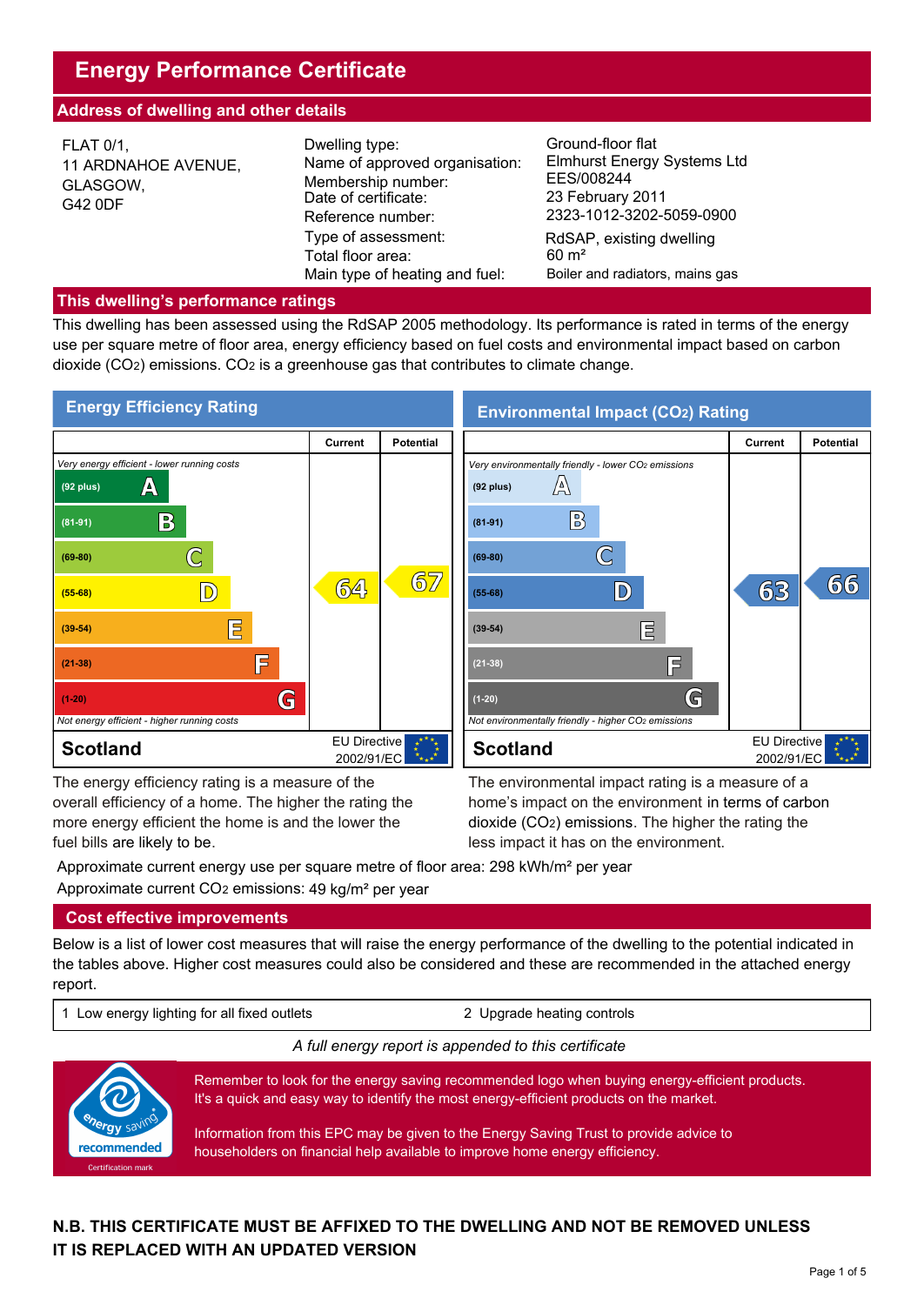## **Energy Report**



The Energy Performance Certificate and Energy Report for this dwelling were produced following an energy assessment undertaken by a member of Elmhurst Energy Systems Ltd. This is an organisation which has been approved by the Scottish Ministers. The certificate has been produced under the Building (Scotland) Amendment Regulations 2006 and a copy of the certificate and this energy report have been lodged on a national register.

| Assessor's name:<br>Company name/trading name:<br>Address: | Mr. Scott McAuslan<br>Allied Surveyors Scotland Plc<br>Herbert House, 30 Herbert Street, Glasgow, G20 6NB |
|------------------------------------------------------------|-----------------------------------------------------------------------------------------------------------|
| Phone number:                                              | 01413 371133                                                                                              |
| Fax number:                                                | 0141 337 3007                                                                                             |
| E-mail address:                                            | glasgow.north@alliedsurveyors.com                                                                         |
| Related party disclosure:                                  | No related party                                                                                          |

## **Estimated energy use, carbon dioxide (CO2) emissions and fuel costs of this home**

|                          | Current                         | <b>Potential</b>                |
|--------------------------|---------------------------------|---------------------------------|
| Energy use               | 298 kWh/m <sup>2</sup> per year | 273 kWh/m <sup>2</sup> per year |
| Carbon dioxide emissions | 2.9 tonnes per year             | 2.7 tonnes per year             |
| Lighting                 | £66 per year                    | £33 per year                    |
| Heating                  | £512 per year                   | £498 per year                   |
| Hot water                | £103 per year                   | £97 per year                    |

The figures in the table above have been provided to enable prospective buyers and tenants to compare the fuel costs and carbon emissions of one home with another. To enable this comparison the figures have been calculated using standardised running conditions (heating periods, room temperatures, etc.) that are the same for all homes, consequently they are unlikely to match an occupier's actual fuel bills and carbon emissions in practice. The figures do not include the impacts of the fuels used for cooking or running appliances, such as TV, fridge etc.; nor do they reflect the costs associated with service, maintenance or safety inspections. Always check the certificate date because fuel prices can change over time and energy saving recommendations will evolve.

## **About the building's performance ratings**

The ratings on the certificate provide a measure of the building's overall energy efficiency and its environmental impact, calculated in accordance with a national methodology that takes into account factors such as insulation, heating and hot water systems, ventilation and fuels used.

Not all buildings are used in the same way, so energy ratings use 'standard occupancy' assumptions which may be different from the specific way you use your home.

Buildings that are more energy efficient use less energy, save money and help protect the environment. A building with a rating of 100 would cost almost nothing to heat and light and would cause almost no carbon emissions. The potential ratings in the certificate describe how close this building could get to 100 if all the cost effective recommended improvements were implemented.

## **About the impact of buildings on the environment**

One of the biggest contributors to global warming is carbon dioxide. The way we use energy in buildings causes emissions of carbon. The energy we use for heating, lighting and power in homes produces over a quarter of the UK's carbon dioxide emissions and other buildings produce a further one-sixth.

The average household causes about 6 tonnes of carbon dioxide every year. Adopting the recommendations in this report can reduce emissions and protect the environment. You could reduce emissions even more by switching to renewable energy sources. In addition there are many simple everyday measures that will save money, improve comfort and reduce the impact on the environment. Some examples are given at the end of this report.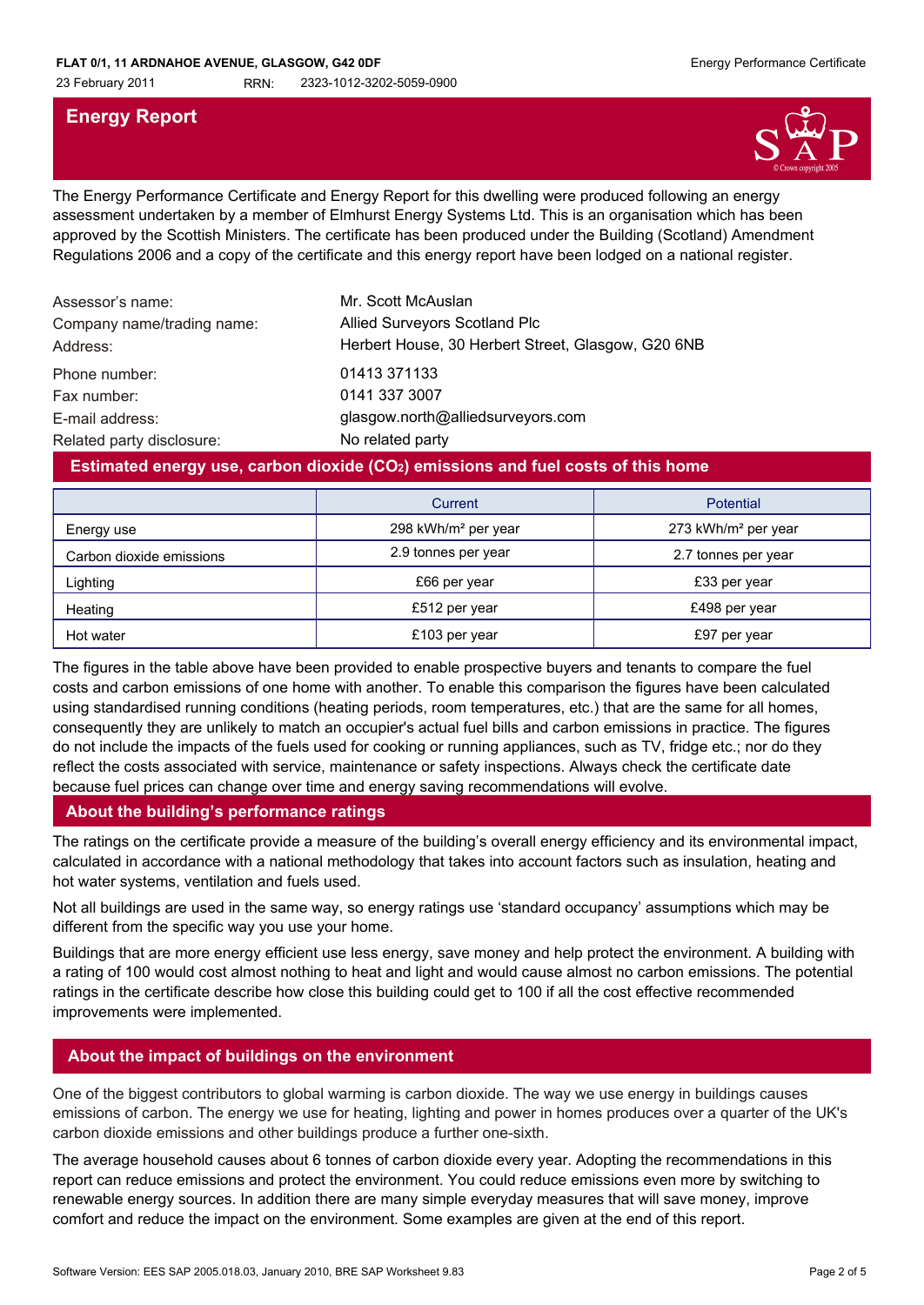# 23 February 2011 RRN: 2323-1012-3202-5059-0900

#### **Summary of this home's energy performance related features**

The table below gives an assessment of the key individual elements that have an impact on this home's energy and environmental performance. Each element is assessed by the national calculation methodology against the following scale: Very poor / Poor / Average / Good / Very good. The assessment does not take into consideration the physical condition of any element. 'Assumed' means that the insulation could not be inspected and an assumption has been made in the methodology based on age and type of construction.

| <b>Elements</b>                           | Description                                     | Current performance      |               |
|-------------------------------------------|-------------------------------------------------|--------------------------|---------------|
|                                           |                                                 | <b>Energy Efficiency</b> | Environmental |
| Walls                                     | System built, as built, no insulation (assumed) | Very poor                | Very poor     |
| Roof                                      | (another dwelling above)                        | -                        |               |
| Floor                                     | Suspended, no insulation (assumed)              |                          |               |
| Windows                                   | Fully double glazed                             | Good                     | Good          |
| Main heating                              | Boiler and radiators, mains gas                 | Good                     | Good          |
| Main heating controls                     | Programmer, TRVs and bypass                     | Average                  | Average       |
| Secondary heating                         | Room heaters, electric                          | $\overline{\phantom{a}}$ |               |
| Hot water                                 | From main system                                | Good                     | Good          |
| Lighting                                  | No low energy lighting                          | Very poor                | Very poor     |
| Current energy efficiency rating          |                                                 | D 64                     |               |
| Current environmental impact (CO2) rating |                                                 |                          | D 63          |

#### **Low and zero carbon energy sources**

These are sources of energy (producing or providing electricity or hot water) which emit little or no carbon dioxide into the atmosphere. There are none applicable to this home.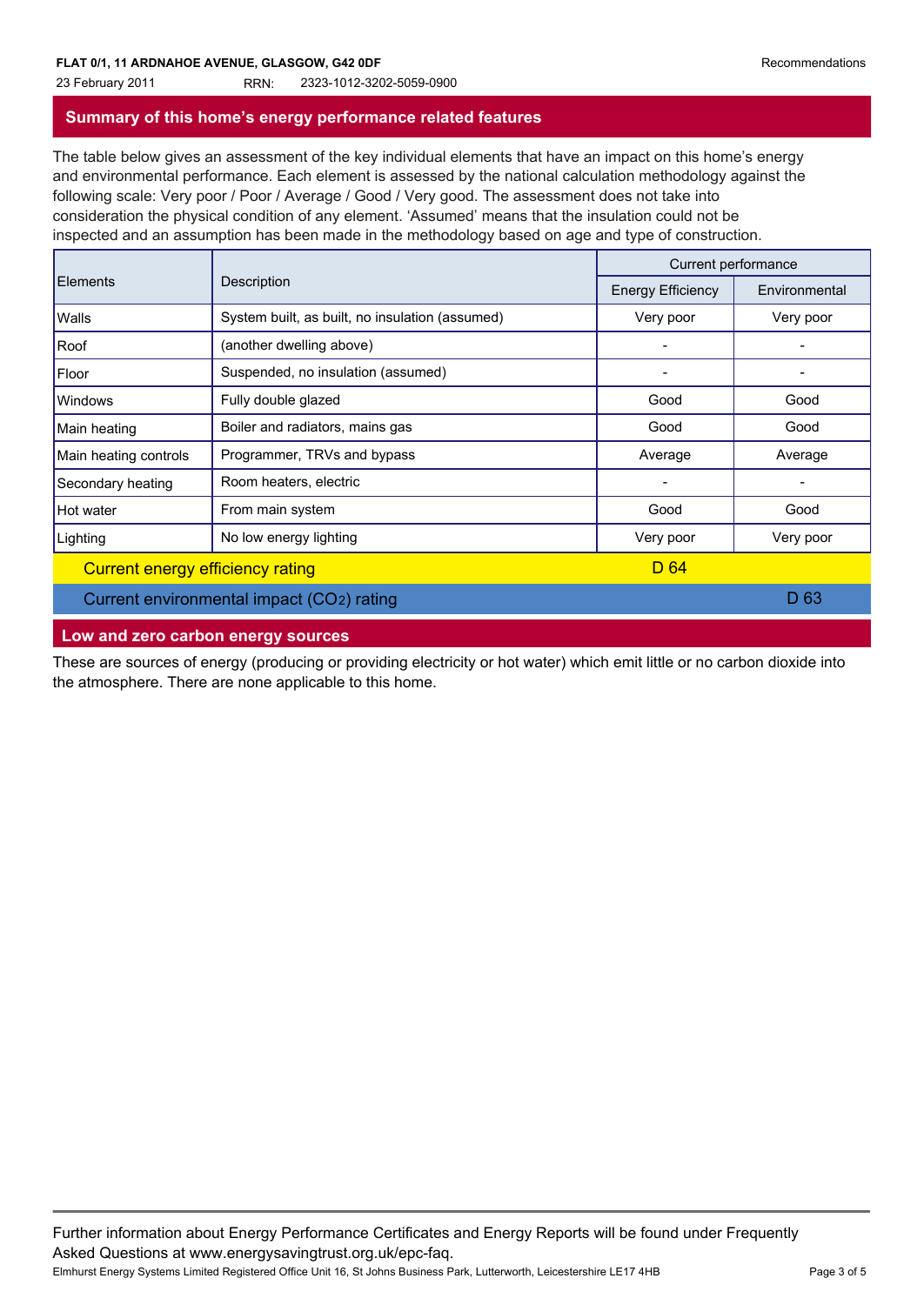#### 23 February 2011 RRN: 2323-1012-3202-5059-0900

#### **Recommended measures to improve this home's energy performance**

The measures below are cost effective. The performance ratings after improvement listed below are cumulative, that is they assume the improvements have been installed in the order that they appear in the table. However you should check the conditions in any covenants, warranties or sale contracts, and whether any legal permissions are required such as a building warrant, planning consent or listed building restrictions.

|                                                | <b>Typical savings</b><br>per year | Performance ratings after improvement |                      |
|------------------------------------------------|------------------------------------|---------------------------------------|----------------------|
| Lower cost measures (up to £500)               |                                    | Energy efficiency                     | Environmental impact |
| Low energy lighting for all fixed outlets      | £24                                | D <sub>65</sub>                       | D 64                 |
| 2 Upgrade heating controls                     | £29                                | D 67                                  | D 66                 |
| Sub-total                                      | £53                                |                                       |                      |
| Higher cost measures (over £500)               |                                    |                                       |                      |
| Replace boiler with new condensing boiler<br>3 | £40                                | C 70                                  | C 69                 |
| <b>Total</b>                                   | £93                                |                                       |                      |
| Potential energy efficiency rating             |                                    | C 70                                  |                      |
| Potential environmental impact (CO2) rating    |                                    | C <sub>69</sub>                       |                      |
|                                                |                                    |                                       |                      |

## **Further measures to achieve even higher standards**

#### None

Improvements to the energy efficiency and environmental impact ratings will usually be in step with each other. However, they can sometimes diverge because reduced energy costs are not always accompanied by a reduction in carbon dioxide (CO<sub>2</sub>) emissions.